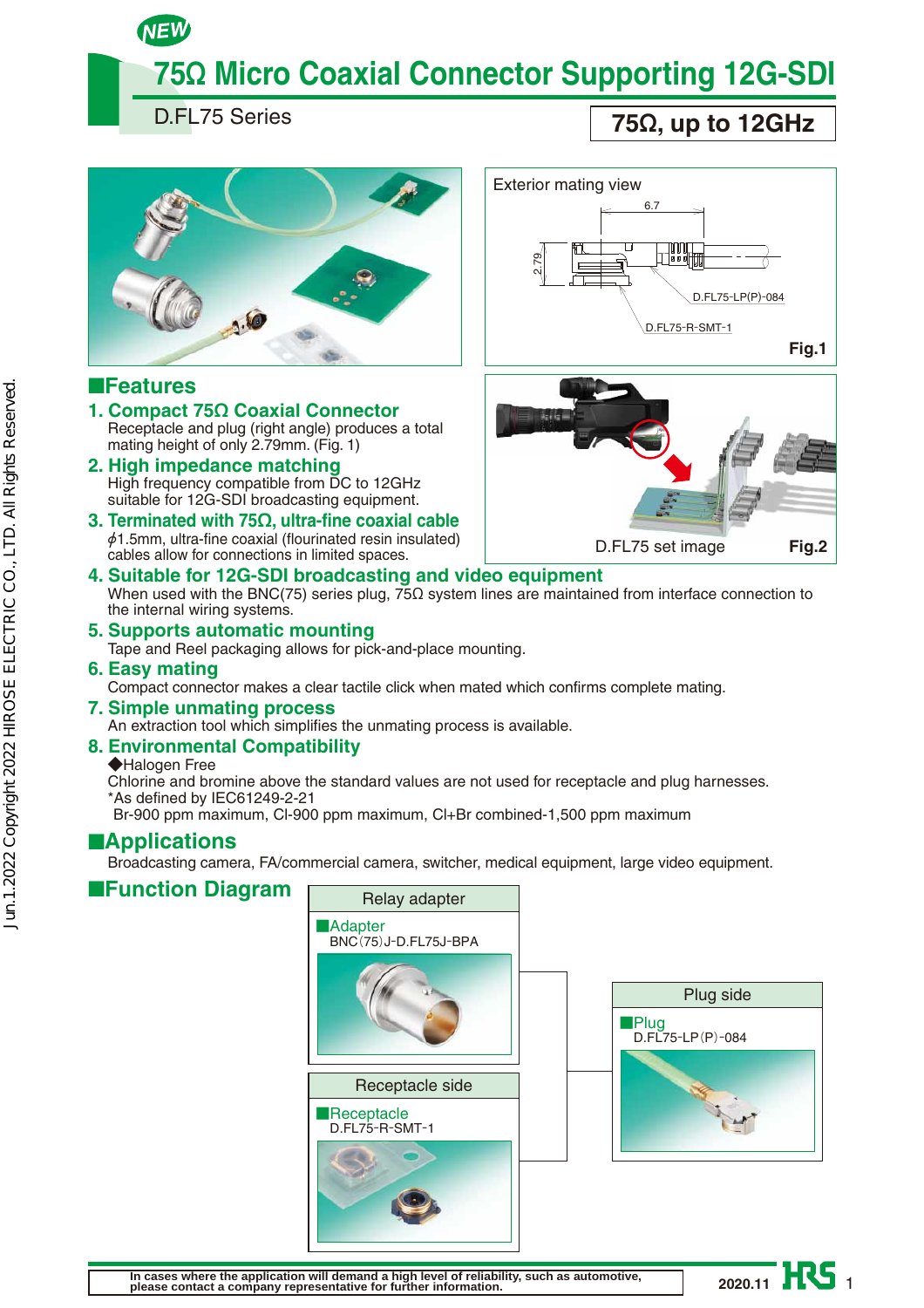### **EProduct Specifications**

|                                                                     | Nominal characteristic impedance : $75\Omega$                                                                                                        | Operating<br>temperature range                                                                                                   | $-40^{\circ}$ C to $+105^{\circ}$ C (RH 90% max.)                                                                                                                        |
|---------------------------------------------------------------------|------------------------------------------------------------------------------------------------------------------------------------------------------|----------------------------------------------------------------------------------------------------------------------------------|--------------------------------------------------------------------------------------------------------------------------------------------------------------------------|
| Ratings                                                             | Frequency range: DC to 12GHz                                                                                                                         | Storage<br>$-20^{\circ}$ C to $+70^{\circ}$ C (RH 90% max.)<br>temperature range                                                 |                                                                                                                                                                          |
| Items                                                               | Specifications                                                                                                                                       |                                                                                                                                  | Conditions                                                                                                                                                               |
| 1. Contact resistance                                               | Center: $50 \text{m}\Omega$ max. Outer: $20 \text{m}\Omega$ max.                                                                                     | Measured with 10mA max.                                                                                                          |                                                                                                                                                                          |
| 2. Insulation resistance                                            | $500M2$ min.                                                                                                                                         | Measured with 250V DC                                                                                                            |                                                                                                                                                                          |
| 3. Withstanding voltage                                             | No flashover or insulation breakdown                                                                                                                 | 300V AC for 1 min.                                                                                                               |                                                                                                                                                                          |
|                                                                     | $1.3$ max.                                                                                                                                           | DC to 3GHz                                                                                                                       |                                                                                                                                                                          |
| 4. V.S.W.R. (*)                                                     | $1.5$ max.                                                                                                                                           | 3 to 12GHz                                                                                                                       |                                                                                                                                                                          |
| 5. Total Insertion/                                                 | Insertion force 30N max.                                                                                                                             | Measured with applicable connector                                                                                               |                                                                                                                                                                          |
| <b>Extraction Force</b>                                             | Extraction force First time : 7N min.<br>2 to 20 times : 3N min.                                                                                     |                                                                                                                                  |                                                                                                                                                                          |
| 6. Durability (insertion/<br>extraction with<br>corresponding plug) | Contact resistance<br>Center: $55m\Omega$ max.<br>Outer: $25m\Omega$ max.                                                                            | 20 mating cycles                                                                                                                 |                                                                                                                                                                          |
| 7. Vibration resistance                                             | No electrical discontinuity for $1\mu s$ or more.<br>No damaged, cracks or loose parts.                                                              | Frequency of 10 to 100Hz, single amplitude of 1.5mm,<br>acceleration of 59m/s <sup>2</sup> , for 5 cycles in 3 axial directions. |                                                                                                                                                                          |
| 8. Shock resistance                                                 | No electrical discontinuity for $1\mu s$ or more.<br>No damaged, cracks or loose parts.                                                              | Acceleration of 735m/s <sup>2</sup> , for a duration of 11 ms,<br>sine half-wave waveform, 3 cycles in 6 axial directions.       |                                                                                                                                                                          |
| 9. Humidity resistance<br>(Steady state)                            | Insulation resistance: $10M\Omega$ min.<br>(high humidity)<br>Insulation resistance : $500M\Omega$ min. (dry)<br>No damaged, cracked or loose parts. | 96 hours at temperature of 40°C and humidity of 95%                                                                              |                                                                                                                                                                          |
| 10. Temperature cycle                                               | No damaged, cracked or loose parts.                                                                                                                  | $+5$ to $+35^{\circ}$ C                                                                                                          | Temperature : -40°C $\rightarrow$ +5 to +35°C $\rightarrow$ +105°C $\rightarrow$<br>Time: $30 \rightarrow 5$ max. $\rightarrow 30 \rightarrow 5$ max. (minutes) 5 Cycles |
| 11. Salt spray                                                      | Meets voltage standing wave ratio<br>(V.S.W.R.) standards                                                                                            |                                                                                                                                  | 5% salt water solution for 48 consecutive hours                                                                                                                          |

\*V.S.W.R. Measurement System

The above V.S.W.R. specification values were measured using the measurement system shown below.

#### 〈**Plug harness measurement system**〉



#### 〈**Receptacle measurement system**〉



| <b>BNC75(M)</b> | CONVERSION   D.FL75-   Test board   D.FL75-<br><b>ADP</b> | $R-SMT-1$ | $FR-4$ | D.FL75-LP(P)-084<br>R-SMT-1 100mm double-ended harness D.FL75J-BPA | <b>BNC(75)J-</b> | <b>BNC75(M)</b><br>Termination |
|-----------------|-----------------------------------------------------------|-----------|--------|--------------------------------------------------------------------|------------------|--------------------------------|
|                 |                                                           |           |        |                                                                    |                  |                                |

### ■**Materials / Finish**

| Product          | Part                  | <b>Materials</b> | Finish/Remarks        |
|------------------|-----------------------|------------------|-----------------------|
| Plug-right angle | Shell                 | Phosphor bronze  | Partially gold plated |
|                  | Insulator             | <b>LCP</b>       | Black, UL94V-0        |
|                  | Female center contact | Phosphor bronze  | Gold plated           |
| Receptacle       | Shield                | Phosphor bronze  | Gold plated           |
|                  | Insulator             | <b>LCP</b>       | Black, UL94V-0        |
|                  | Male center contact   | Phosphor bronze  | Gold plated           |
|                  | Shell                 | Brass/zinc alloy | Nickel plated         |
| Adapter          | Insulator             | PTFE resin       |                       |
|                  | Male center contact   | Phosphor bronze  | Gold plated           |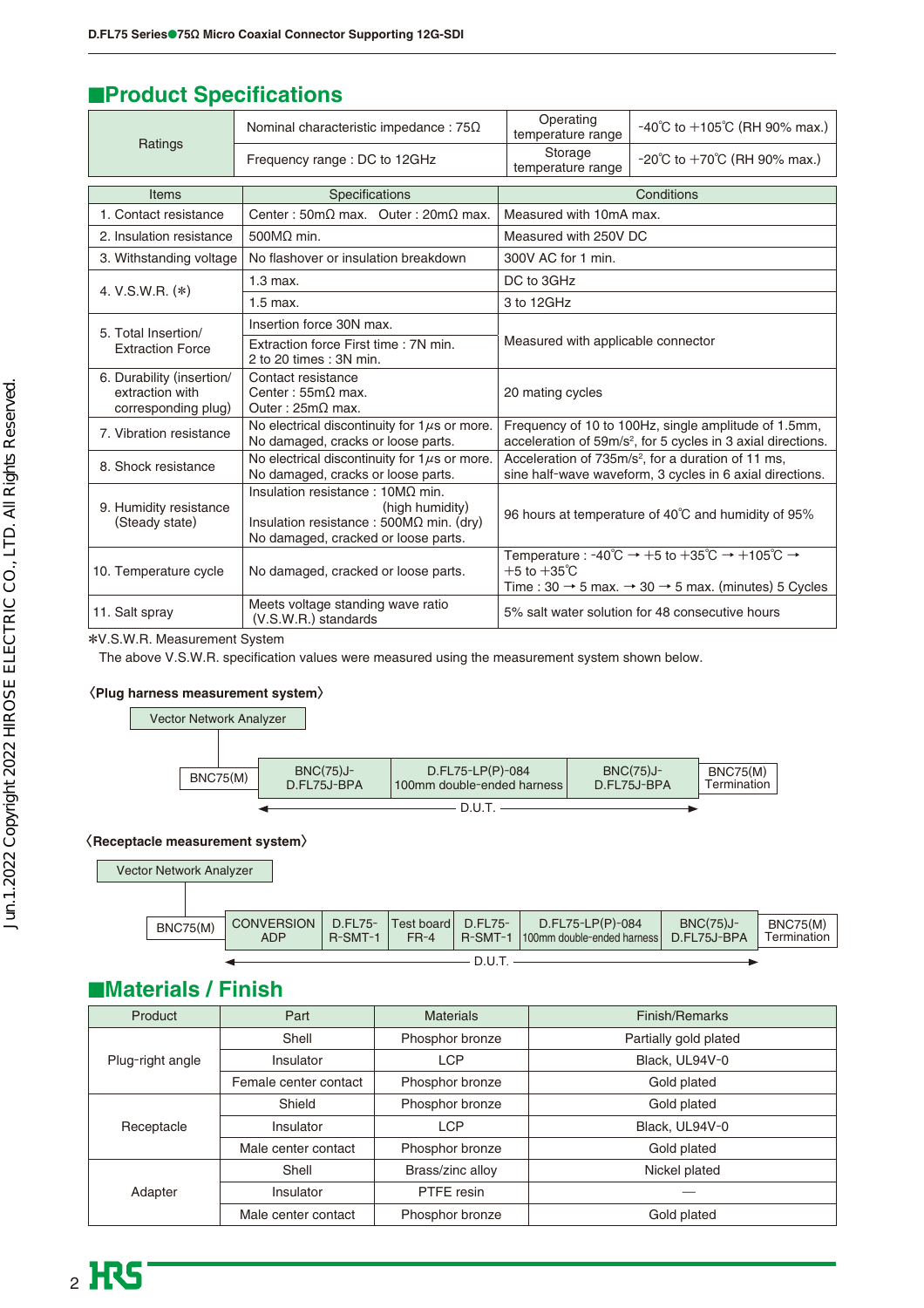### ■**Plug**





### ■**How to Specify Plug Cable Assembly 【Please order plug with as cabled assembly】**

| [Double-Ended Cable Assembly] |
|-------------------------------|
| L/mm                          |
|                               |
|                               |
|                               |
|                               |



### ●**Cable Assembly Product Number Structure**

Refer to this page when determining product specifications by model types. Please place orders with part numbers listed in this catalog. The characteristics and specifications of the product described in this catalog are reference values. Please make sure to check the latest delivery specifications at the time of product use.

$$
\frac{\mathsf{DFL75}}{9} \cdot \frac{\mathsf{2LPP}}{9} \cdot \frac{\mathsf{084N}}{9} \cdot \frac{9}{9} \cdot \frac{\mathsf{D}}{9} \cdot \frac{\mathsf{I}}{9}
$$

| Series name: D.FL75      | <b>O</b> Cable exterior conductor specifications |
|--------------------------|--------------------------------------------------|
| 2 Assembly type          | D : Copper tape+exterior single braid            |
| 2LPP: Double-ended       | Connector direction (double-ended)               |
| <b>Cable type</b>        | A : Same direction                               |
| 084N: $\phi$ 1.5mm cable | AC: Reversed 180°                                |
| 4 Cable color            | Total Length L L length (mm)                     |
| $9:$ Green               |                                                  |

### ●**Standard Tolerances for L**

| Total length (mm)                                      | Standard<br>Tolerance (mm) |
|--------------------------------------------------------|----------------------------|
| 50≤L≤200                                               | $+4$                       |
| 200 <l≦500< td=""><td><math>+8</math></td></l≦500<>    | $+8$                       |
| 500 <l≦1000< td=""><td><math>+12</math></td></l≦1000<> | $+12$                      |
| 1000< L                                                | $\pm$ 1.5%                 |

Note : 50mm is the shortest length (L) that can be made.

### ■**Receptacle**



### B**Recommended PC Board Pattern/ Metal Mask Drawing**





 $\overline{\text{HS}}_3$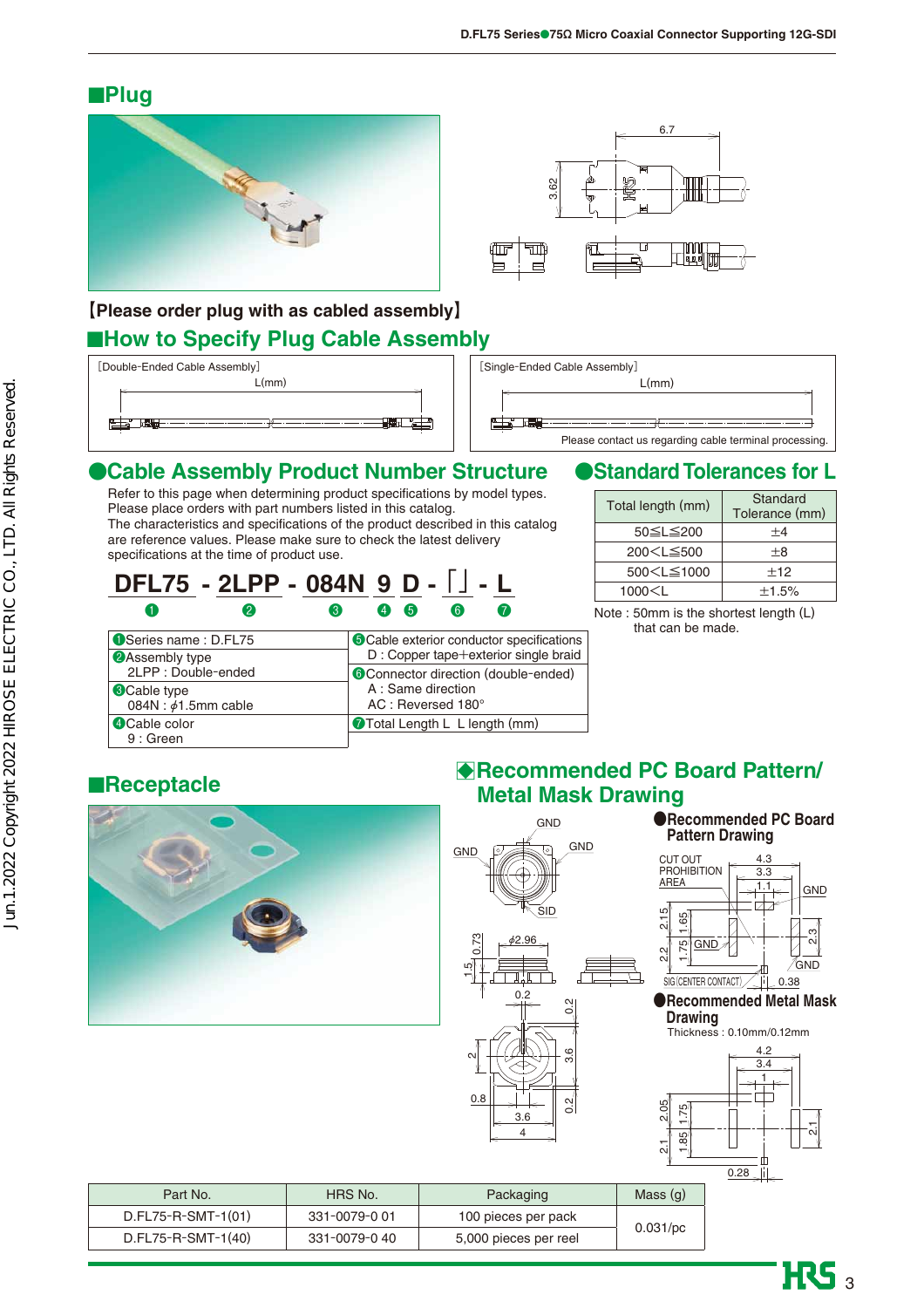### ●**Embossed Carrier Tape Dimensions (JIS-C-0806 / IEC60286 compliant)**

### ●**Reel Dimensions**





The above diagram shows the embossed carrier tape dimensions used to package D.FL75-R-SMT-1(40).

### ■**Conversion Adapter**

#### **●BNC(75) Conversion Adapter (Mating portion-D.FL75 side : Jack, BNC(75) jack)**





#### **Panel mounting hole dimensions**



Recommended thickness / dimensions : 0.8-2.7mm

| Part No.             | HRS No.          | Mass $(q)$ |
|----------------------|------------------|------------|
| BNC(75)J-D.FL75J-BPA | $311 - 0015 - 0$ | $5.66$ /pc |

### ■**Plug Extraction Tool**

Recommended unmating tool the plug.



| Part No.    | HRS No.          | Mass $(q)$ |
|-------------|------------------|------------|
| D.FL75-LP-N | $311 - 0080 - 0$ | $1.85$ /pc |

There is a possibly of deforming / damaging the plug extraction tool when dropped, etc., please handle with care.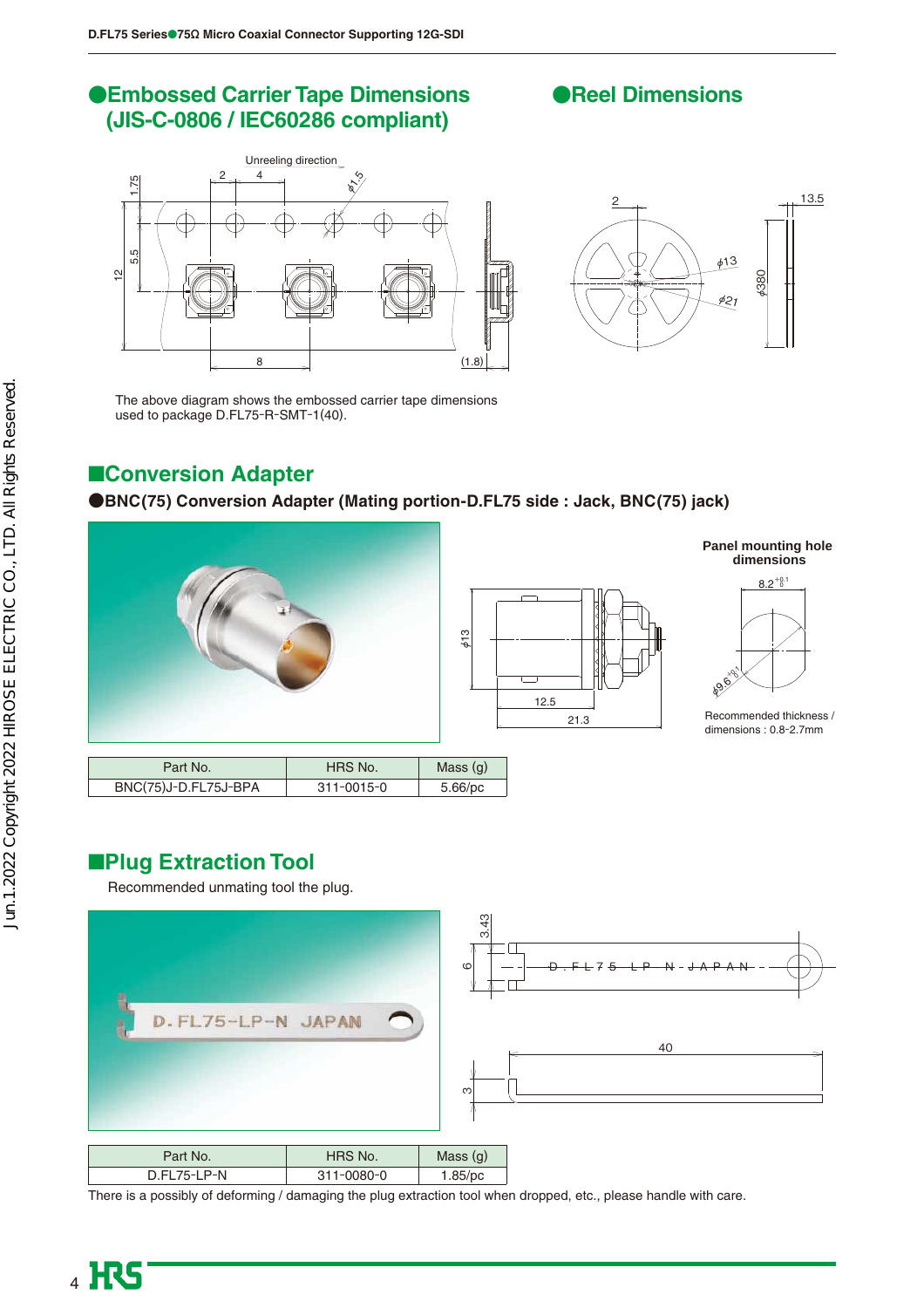### B**Usage Precautions**

### **1. Plugs**

| (1) Mating/Unmating                           | 1. To disconnect the connector, insert the extraction tool (D.FL75-LP-N) under the<br>connector flange. Pull in a perpendicular direction in line with the connector's mating axis.<br>Do not unmate the plug by pulling on the cable, this can damage the connector<br>performance.<br>2. When mating, align the mating axes between the receptacle and cable assembly, and<br>insert the cable assembly downward and perpendicular into the receptacle.<br>Do not insert the cable assembly at a slanted angle. |  |  |  |
|-----------------------------------------------|-------------------------------------------------------------------------------------------------------------------------------------------------------------------------------------------------------------------------------------------------------------------------------------------------------------------------------------------------------------------------------------------------------------------------------------------------------------------------------------------------------------------|--|--|--|
| (2) Tolerable load to a cable<br>after mating | Once the connector has been mated do not apply forces exceeding the values in the<br>diagram below.<br>1N max.<br>D.FL75-LP(P)-084<br>3.9N max.<br>D.FL75-R-SMT-1<br>$\mathbb{H}$ and<br>1N max.                                                                                                                                                                                                                                                                                                                  |  |  |  |
| (3) Precautions                               | Do not use excessive prying form to mate or un-mate the connectors as it may lead to damage.                                                                                                                                                                                                                                                                                                                                                                                                                      |  |  |  |

### **2. Receptacles**

| (1) Recommended reflow<br>temperature profile | Lead-free paste solder temperature profile (reference)                                                                                                                                                                                                                                                                                                                                                              |
|-----------------------------------------------|---------------------------------------------------------------------------------------------------------------------------------------------------------------------------------------------------------------------------------------------------------------------------------------------------------------------------------------------------------------------------------------------------------------------|
| (reference)                                   | less than 10 seconds.                                                                                                                                                                                                                                                                                                                                                                                               |
|                                               | below 250°C<br>260<br>240<br>230°C<br>Temperature <sup>(°C)</sup><br>$220^{\circ}$ C<br>220<br>200<br>180<br>$80^{\circ}$ C<br>160<br>140<br>์ ิ์ 30℃<br>120<br>100<br>80<br>less than<br>less than 50 sec.<br>120 seconds<br>Time (sec.)<br>less than 60 sec.<br>Preheating time<br>Soldering time                                                                                                                 |
|                                               | 1. The temperatures indicated are the surface temperatures of the printed circuit board<br>near the terminal contact points.<br>2. Reflow soldering should be performed on the surface of the printed circuit board at a<br>max temperature of 250°C or less.<br>3. Temperature profile may vary due to external mounting conditions such as solder<br>paste, manufacturer, PCB size and other soldering materials. |
| (2) Recommended metal mask<br>thickness       | $0.1$ mm $-0.12$ mm                                                                                                                                                                                                                                                                                                                                                                                                 |
| (3) Reflow cycles                             | Maximum of 2 cycles                                                                                                                                                                                                                                                                                                                                                                                                 |

### **3. Operating Environment and Storage Conditions**

| (1) Operation environment | This product was designed assuming use in a normal environment. Please be advised<br>that using this product in the environments described below may result in discoloration<br>and other types of degradation.<br>. Exposure to excessive amounts of fine particles and dust.<br>·Regions/ areas with a high concentration of gases like sulfur dioxide, hydrogen sulfide<br>and nitrogen dioxide.<br>Areas with drastic temperature change, such as locations near a heater. |
|---------------------------|--------------------------------------------------------------------------------------------------------------------------------------------------------------------------------------------------------------------------------------------------------------------------------------------------------------------------------------------------------------------------------------------------------------------------------------------------------------------------------|
| (2) Storage conditions    | Store this product in Hirose's packaging or similar conditions.<br>Temperature : -10 to +40°C Humidity : 85% or less (recommended storage conditions)<br>We recommend the product be used within six months from delivery.<br>Products that have been stored beyond the recommended storage period need to be<br>tested for mounting and solderability before use.                                                                                                             |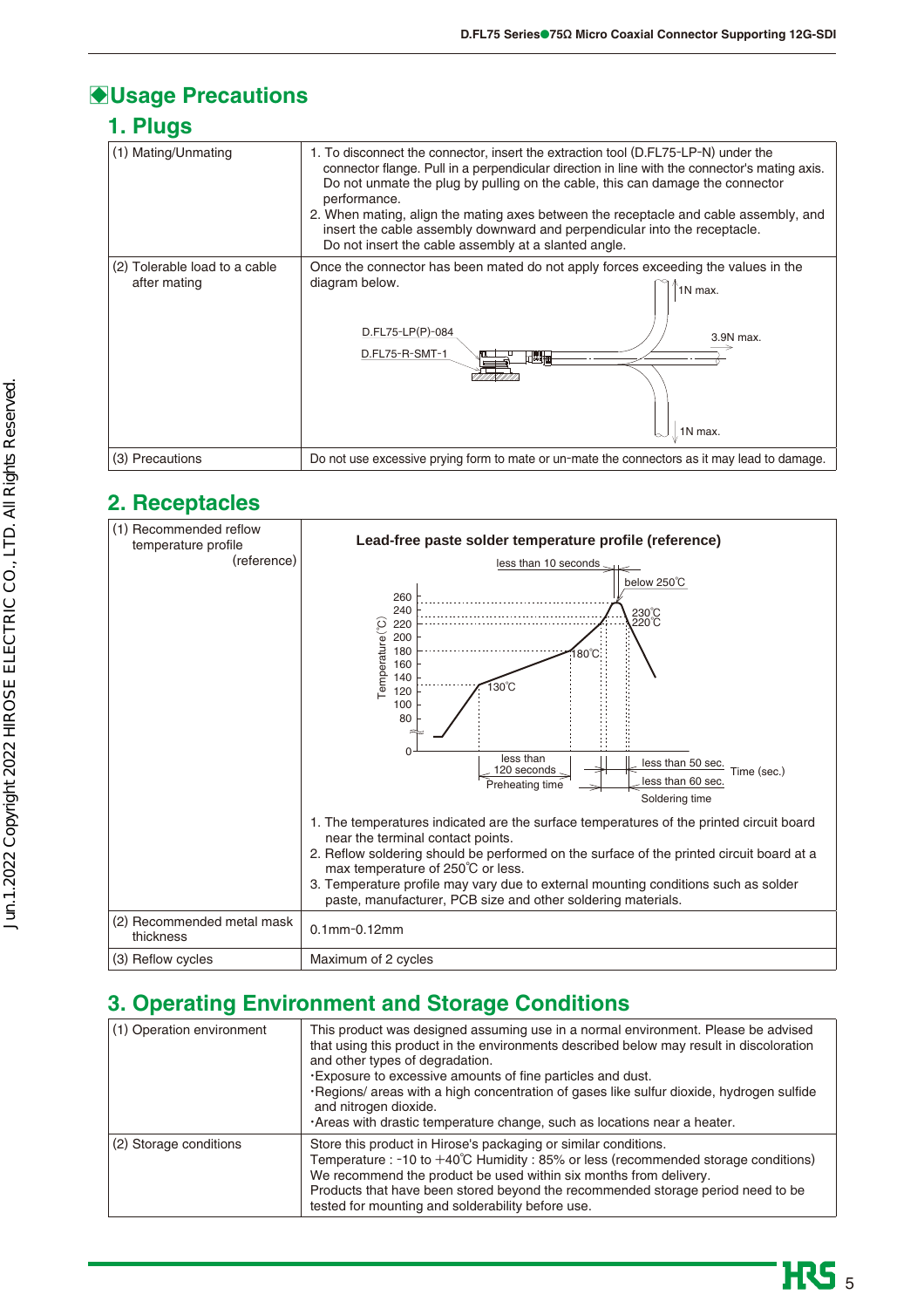### **●D.FL75 Series** ■**High Frequency Characteristics of related 75Ω, 12G-SDI Hirose products**

### **Plug assembly High-frequency characteristics**





### B**Receptacle High-frequency Characteristics**





**Please refer our BNC(75) series when mounting a BNC receptacle directly on to the board.**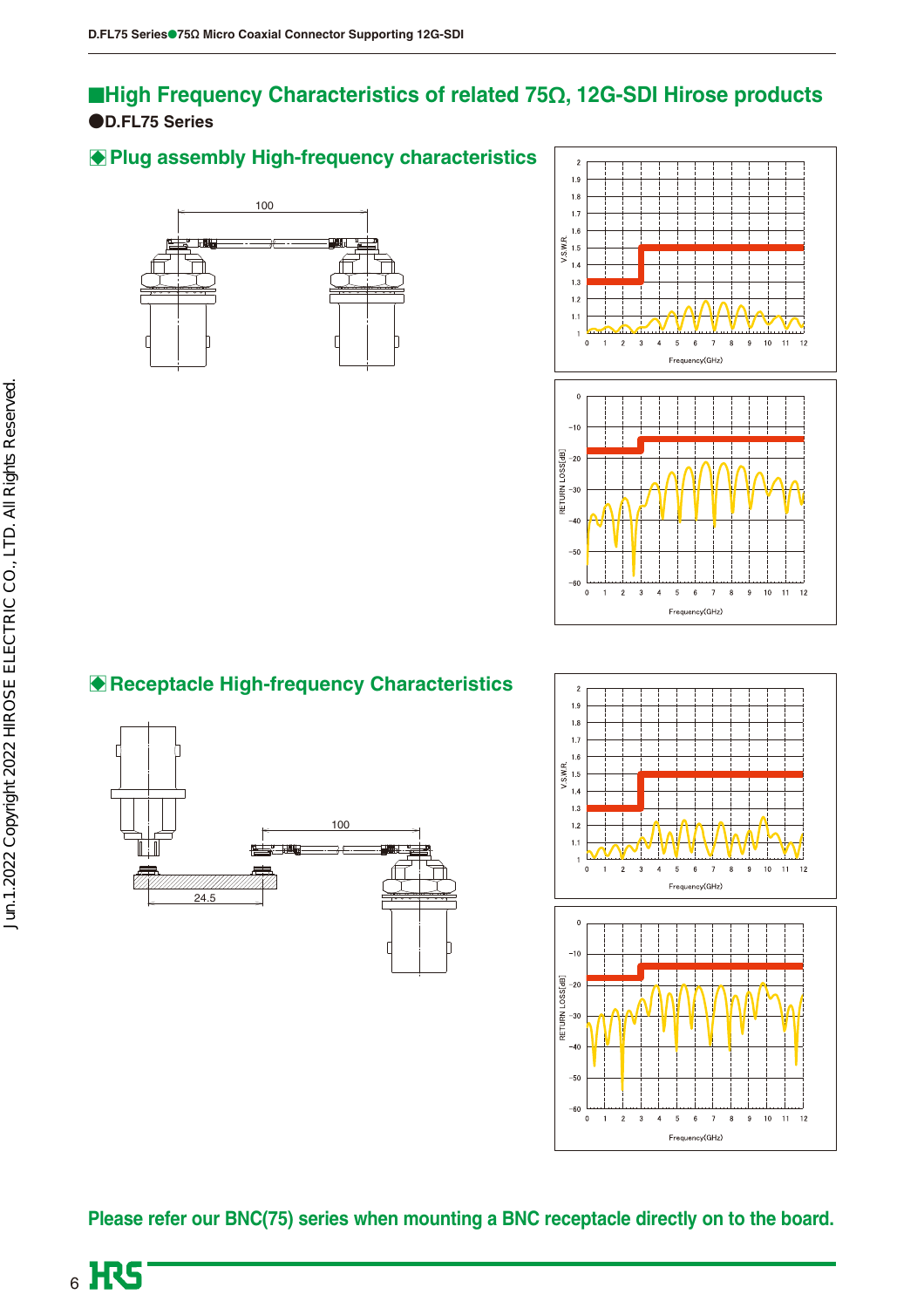### ■**12G-SDI standard compatible BNC(75) connector**

12G (UHD)-SDI (SMPTE ST-2082) transmission compatible. Meets 12G-SDI standard while maintaining superior reflection characteristics.

#### **■Right angle receptacle**

#### ●**Center contact THR type, 16mm minimum PCB mount pitch**





#### ●**Center contact SMT type, 16mm minimum PCB mount pitch**



#### ●**Center contact SMT type**









| Part No.                                           | HRS No. | Panel mount | $\boxed{\text{Minimum }PCB}$ Mass ( $\alpha$ )<br>mount pitch |           |
|----------------------------------------------------|---------|-------------|---------------------------------------------------------------|-----------|
| BNC(75)-PLR-PC-12G-2   302-0085-0   Screw : M2×0.4 |         |             | 16mm                                                          | $9.4$ /pc |













 $\overline{\text{HS}}$ 

| Part No.               | HRS No.       | Panel mount             | Minimum PCB  <br>  mount pitch | Mass $(q)$ |
|------------------------|---------------|-------------------------|--------------------------------|------------|
| BNC(75)-PLR-PC-12G-1   | 302-0083-0    | $ Screw : M2\times0.4 $ | 17 <sub>mm</sub>               |            |
| BNC(75)-BLR-PC-12G     | 302-0081-0    | Nut: HEX15              | $17.5$ mm                      | $13.6$ /pc |
| BNC(75)-BLR-PC-12G(01) | 302-0081-0 01 | Nut: $\phi$ 15.8        | 16.5 <sub>mm</sub>             |            |